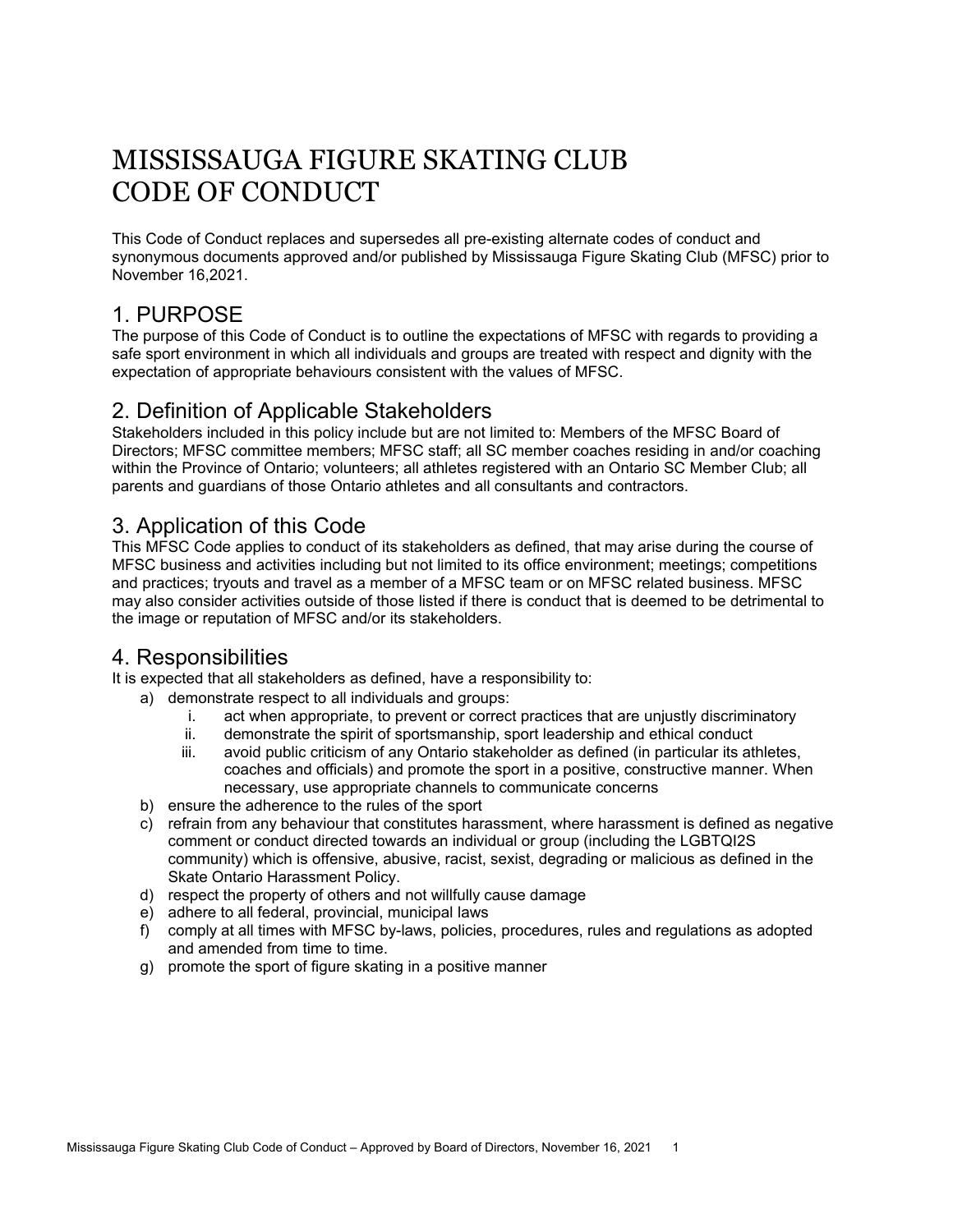## 5. MFSC Board and Committee Members

In addition to the responsibilities as defined in Section 4 of this Code, Board and committee members are obligated to:

- a) be familiar with MFSC Vision, Mission and Values
- b) be familiar with MFSC By-laws
- c) be familiar and comply with the legislation and government policies under which MFSC is governed including:
	- i. the Ontario Corporations Act
	- ii. the Ontario Sport Recognition Policy
- d) be aware of any conflicts of interest and place the interests of MFSC ahead of any interest they may have in any individual
- e) respect and support all decisions made by the Board/committee whether or not they may have had a dissenting opinion
- f) unless otherwise authorized by the President , refrain from speaking publicly in a manner which may be perceived as a formal representation of the organization
- g) maintain confidentiality on all matters discussed during meetings (including votes) except as disclosed in the minutes of any such meeting or otherwise made public
- h) not engage in activities or accept appointments or elections to an office in any organization whose activities are likely to be in conflict with MFSC

#### 6. Coaches

In addition to those responsibilities as defined in Section 4 of this Code, coaches must:

- a) be familiar with and conduct oneself in accordance with the standards of Skate Canada and accept responsibility for delivering coaching services in a safe and professional manner
- b) maintain membership with Skate Canada
- c) be familiar with and abide by the SO Accreditation at Events Policy and all on-site security protocols
- d) at all times, accurately represent one's technical, education and professional credentials and resumes
- e) negotiate all contracts (including with clubs/ schools and skaters/parents) accurately and in good faith and invoice only for services rendered (not anticipated)
- f) understand that a coach becomes the base coach of an athlete from the moment that an athlete contracts that coach, whether individually or in a group and that other coaches must initiate discussion about an athlete's training only through the base coach – a coach may not solicit or cause an athlete to be solicited
- g) respect that a coach may respond directly to athletes or parents who approach them to inquire about their services, experience, qualifications, philosophy/methods
- h) respect the fact that an athlete/parent may have the right to contract the services of another coach to replace or supplement an athlete's instruction
- i) be a positive role model and demonstrate the characteristics of respect, courtesy, honesty, integrity, fairness and dependability
- j) encourage skaters to learn and uphold the rules of the sport
- k) maintain the best interests (including physical and emotional) of each individual athlete at all times and not disadvantage one skater to promote another
- l) communicate regularly with the skater and their parents/guardians with regards to realistic goals and progress as well as any other matters concerning the skater's participation in the sport
- m) may participate in any self-promotional activities that do not violate other clauses of this Code